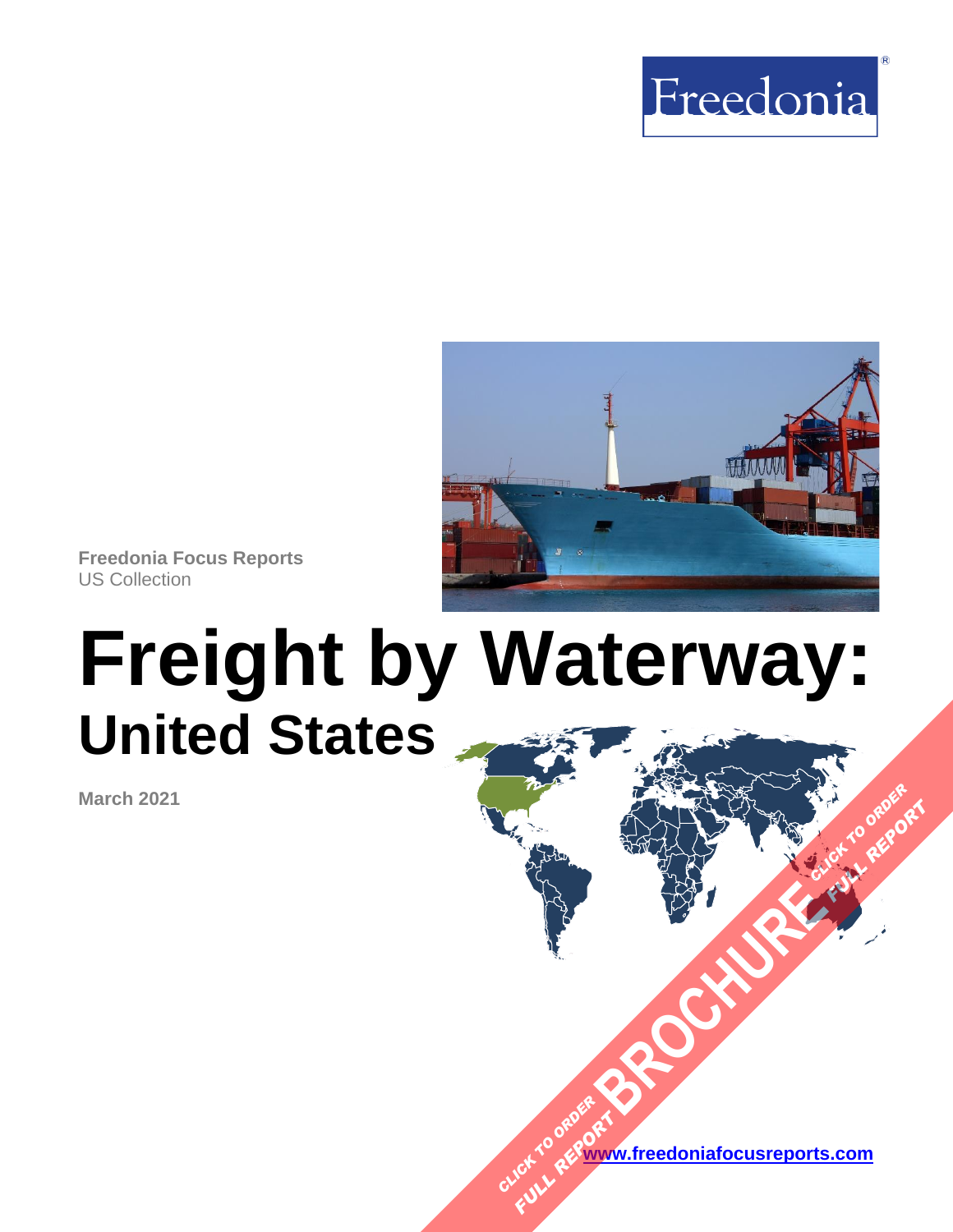# **Table of Contents**

| 1. Highlights                                 | 3  |
|-----------------------------------------------|----|
| 2. Market Environment                         | 5  |
| <b>Historical Trends</b>                      | 5  |
| Key Economic Indicators                       | 7  |
| <b>US Goods Trade</b>                         | 8  |
| Waterborne Freight Overview                   | 10 |
| <b>Environmental &amp; Regulatory Factors</b> | 12 |
| Freight Industry Overview                     | 14 |
| 3. Segmentation & Forecasts                   | 16 |
| <b>Establishment Types</b>                    | 16 |
| <b>Coastal &amp; Great Lakes</b>              | 19 |
| Deep Sea                                      | 21 |
| Inland Waterway                               | 23 |
| <b>Support Activities</b>                     | 26 |
| 4. Industry Structure                         | 28 |
| <b>Industry Characteristics</b>               | 28 |
| <b>Market Leaders</b>                         | 32 |
| Kirby                                         | 32 |
| Matson                                        | 33 |
| <b>Seacor Holdings</b>                        | 34 |
| 5. About This Report                          | 35 |
| Scope                                         | 35 |
| Sources                                       | 36 |
| <b>Industry Codes</b>                         | 36 |
| Freedonia Methodology                         | 36 |
| Resources                                     | 38 |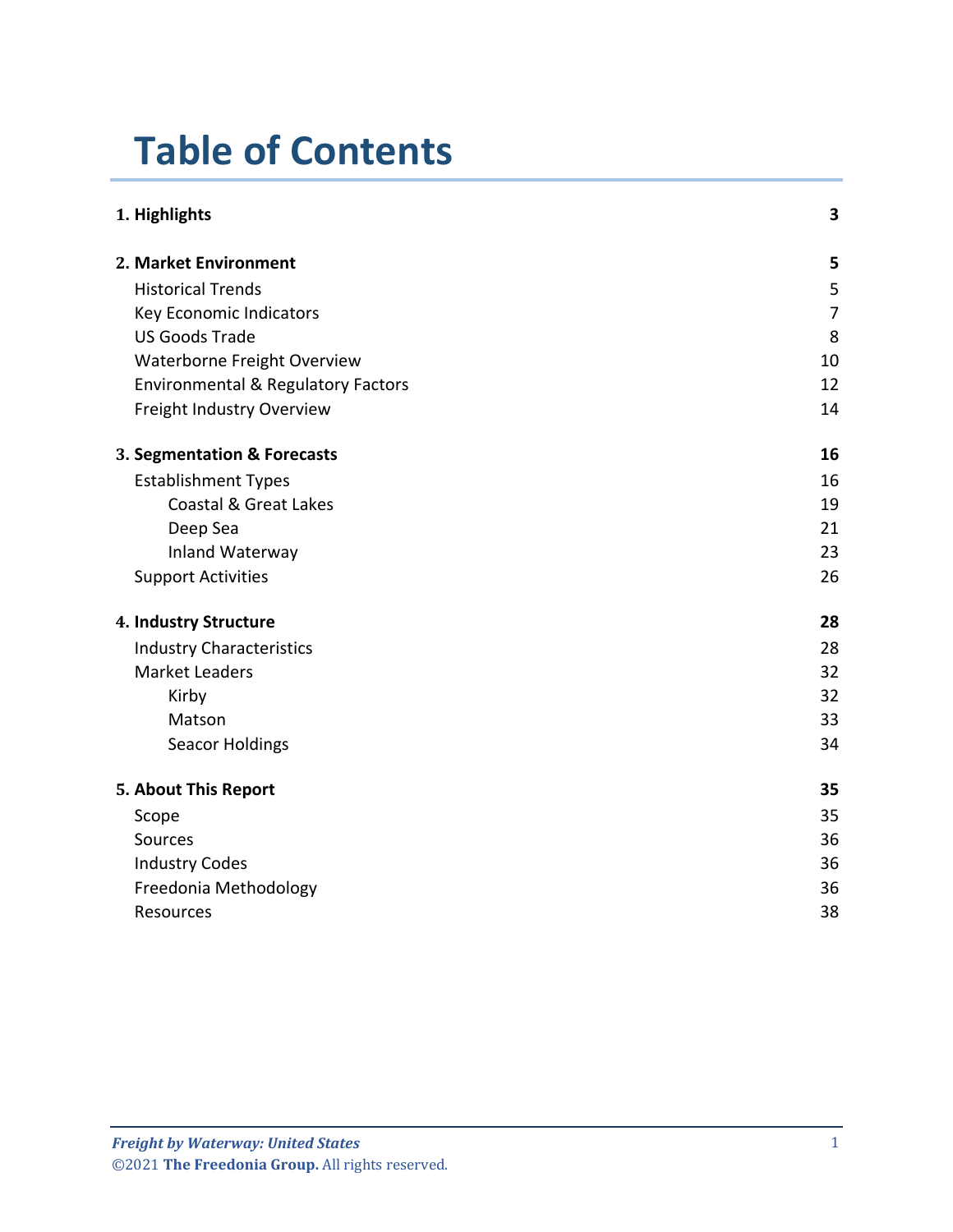# **List of Tables & Figures**

| Figure 1   Key Trends in US Freight by Waterway Revenue, 2020 - 2025                                          | 3  |
|---------------------------------------------------------------------------------------------------------------|----|
| Figure 2   Key Trends in US Water Transportation Support Activities Revenue, 2020 - 2025                      | 4  |
| Figure 3   US Freight by Waterway Revenue Trends, 2010 - 2020                                                 | 5  |
| Figure 4   US Freight by Waterway Real Revenue Trends, 2010 - 2020                                            | 6  |
| Table 1   Key Indicators for US Freight by Waterway Revenues, 2010 - 2025 (US\$ bil)                          | 7  |
| Figure 5   US Goods Trade Trends, 2010 - 2020 (US\$ bil)                                                      | 8  |
| Table 2   US Goods Trade Trends, 2010 - 2020 (US\$ bil)                                                       | 8  |
| Table 3   US Domestic Waterborne Freight by Product, 2014 - 2019 (mil short tons)                             | 10 |
| Table 4   US Domestic & Foreign Waterborne Freight, 2014 - 2019 (mil short tons)                              | 11 |
| Figure 6   US Freight Revenues by Mode, 2010 - 2020 (US\$ bil)                                                | 14 |
| Table 5   US Freight Revenues by Mode, 2010 - 2020 (US\$ bil)                                                 | 14 |
| Figure 7   US Freight by Waterway Revenues by Establishment Type, 2010 - 2025 (US\$ bil)                      | 16 |
| Table 6   US Freight by Waterway Revenues by Establishment Type, 2010 - 2025 (US\$ mil)                       | 16 |
| Figure 8   US Freight by Waterway Nominal Revenues by Establishment Type, 2010 - 2025 (% of US\$)             | 17 |
| Figure 9   US Freight by Waterway Real Revenues by Establishment Type, 2010 - 2025 (2012US\$ bil)             | 18 |
| Table 7   US Freight by Waterway Real Revenues by Establishment Type, 2010 - 2025 (2012US\$ mil)              | 18 |
| Figure 10   US Coastal & Great Lakes Freight Establishment Revenues w/ Crude Oil & Liquids Prdtn,             |    |
| $2010 - 2025$                                                                                                 | 19 |
| Table 8   Major US Coastal Routes, Great Lakes Ports, & Products Shipped                                      | 21 |
| Figure 11   US Deep Sea Freight Establishment Revenues w/ Brent Crude Oil Price, 2010 - 2025                  | 22 |
| Figure 12   US Inland Waterway Freight Establishment Revenues w/ Manufacturers' Shipments, 2010               |    |
| $-2025$                                                                                                       | 23 |
| Table 9   Major US Inland Waterways, Ports, & Products Shipped                                                | 24 |
| Figure 13   US Water Transport Support Activities Revenue by Establishment Type, 2010 - 2025 (US\$<br>bil)    | 26 |
| Table 10   US Water Transport Support Activities Revenue by Establishment Type, 2010 - 2025 (US\$<br>mil)     | 26 |
| Figure 14   US Freight by Waterway Firms, Establishments, & Employment, 2010 - 2020                           | 28 |
| Table 11   US Freight by Waterway Firms, Establishments, & Employment, 2010 - 2020                            | 28 |
| Figure 15   US Water Transportation Support Activities Firms, Establishments, & Employment, 2010 -            |    |
| 2020                                                                                                          | 29 |
| Table 12   US Water Transportation Support Activities Firms, Establishments, & Employment, 2010 -<br>2020     | 29 |
| Figure 16   US Freight by Waterway Employer Firms Net Profit Margin by Establishment Type, 2010 -<br>2019(%)  | 30 |
| Table 13   US Freight by Waterway Employer Firms Net Profit Margin by Establishment Type, 2010 -<br>2019 (%)  | 30 |
| Figure 17   US Water Transport Support Activities Net Profit Margin by Establishment Type, 2010 -<br>2019 (%) | 31 |
| Table 14   US Water Transport Support Activities Net Profit Margin by Establishment Type, 2010 -              |    |
| 2019 (%)                                                                                                      | 31 |
| Table 15   Leading Participants in the US Freight by Waterway Industry by Establishment Type                  | 32 |
| Table 16   NAICS & SIC Codes Related to Freight by Waterway                                                   | 36 |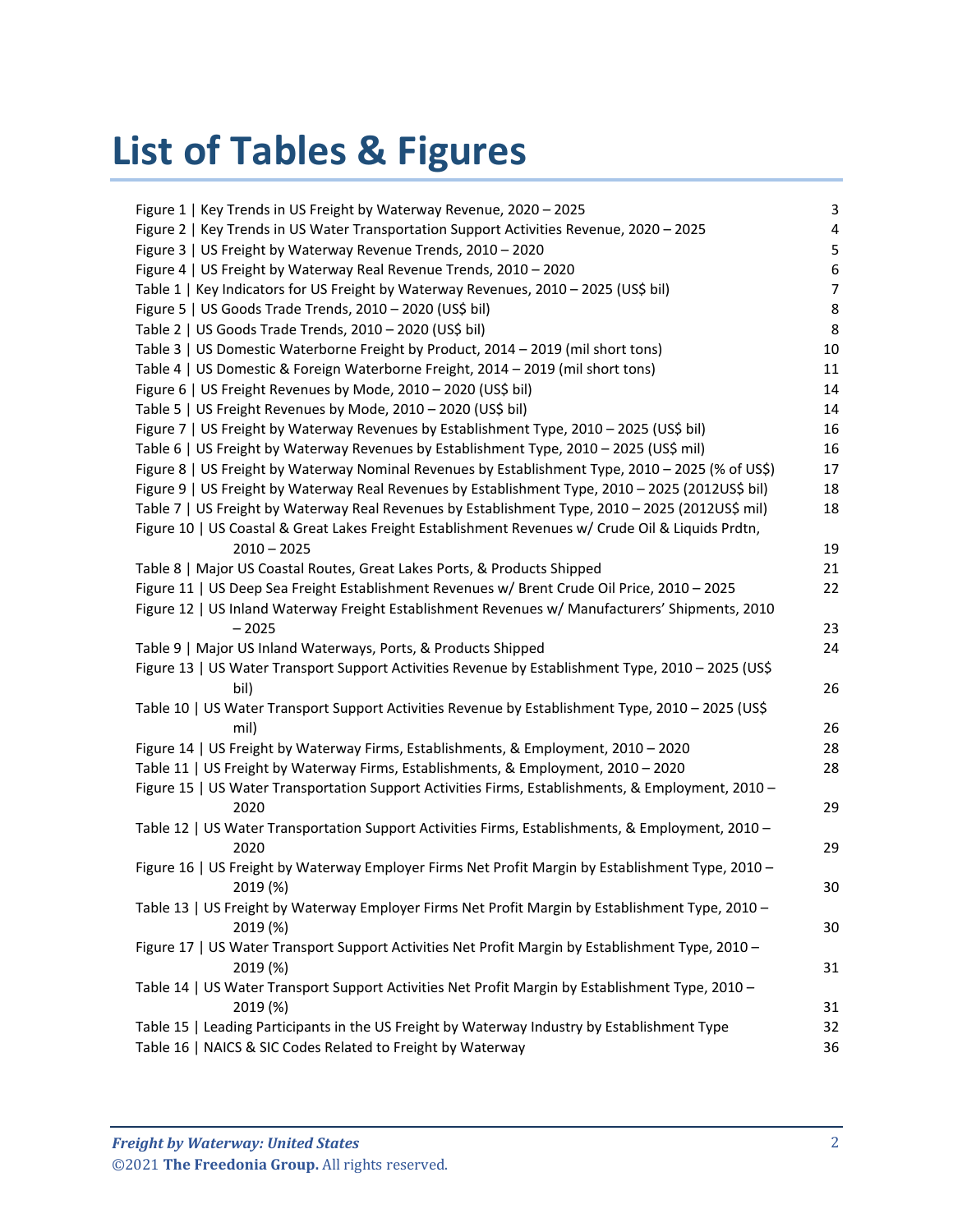# <span id="page-3-0"></span>**About This Report**

# <span id="page-3-1"></span>**Scope**

This report forecasts to 2021 and 2025 US freight by waterway revenues for employer and nonemployer firms in nominal and real (inflation-adjusted) dollars. Total revenues in nominal and real terms are segmented by establishment type in terms of:

- coastal and Great Lakes
- deep sea
- inland waterway

To illustrate historical trends, total revenues in nominal and real terms and the various segments are provided in annual series from 2010 to 2020. In addition, the US international goods trade is provided in annual series from 2010 to 2020.

Revenues for water transport support activities are also forecast to 2021 and 2025, and provided for the 2010-2020 historical period. Total revenues in nominal terms are segmented by establishment type in terms of:

- marine cargo handling
- navigational services to shipping
- port and harbor operations
- other support activities

Total revenues for the US freight transport industry for the 2010-2020 period are also provided and segmented by mode as follows:

- truck
- rail
- pipeline
- water
- air

The scope of this report includes the revenues of for-hire water transport firms, as well as for-hire fleets that are dedicated to a particular client. Captive water transport services (i.e., businesses that maintain their own boats, ships, or barges to transport company goods or employees) are excluded.

Key macroeconomic indicators are also provided with quantified trends. Other various topics, including profiles of pertinent leading companies, are covered in this report. A full outline of report items by page is available in the Table of Contents.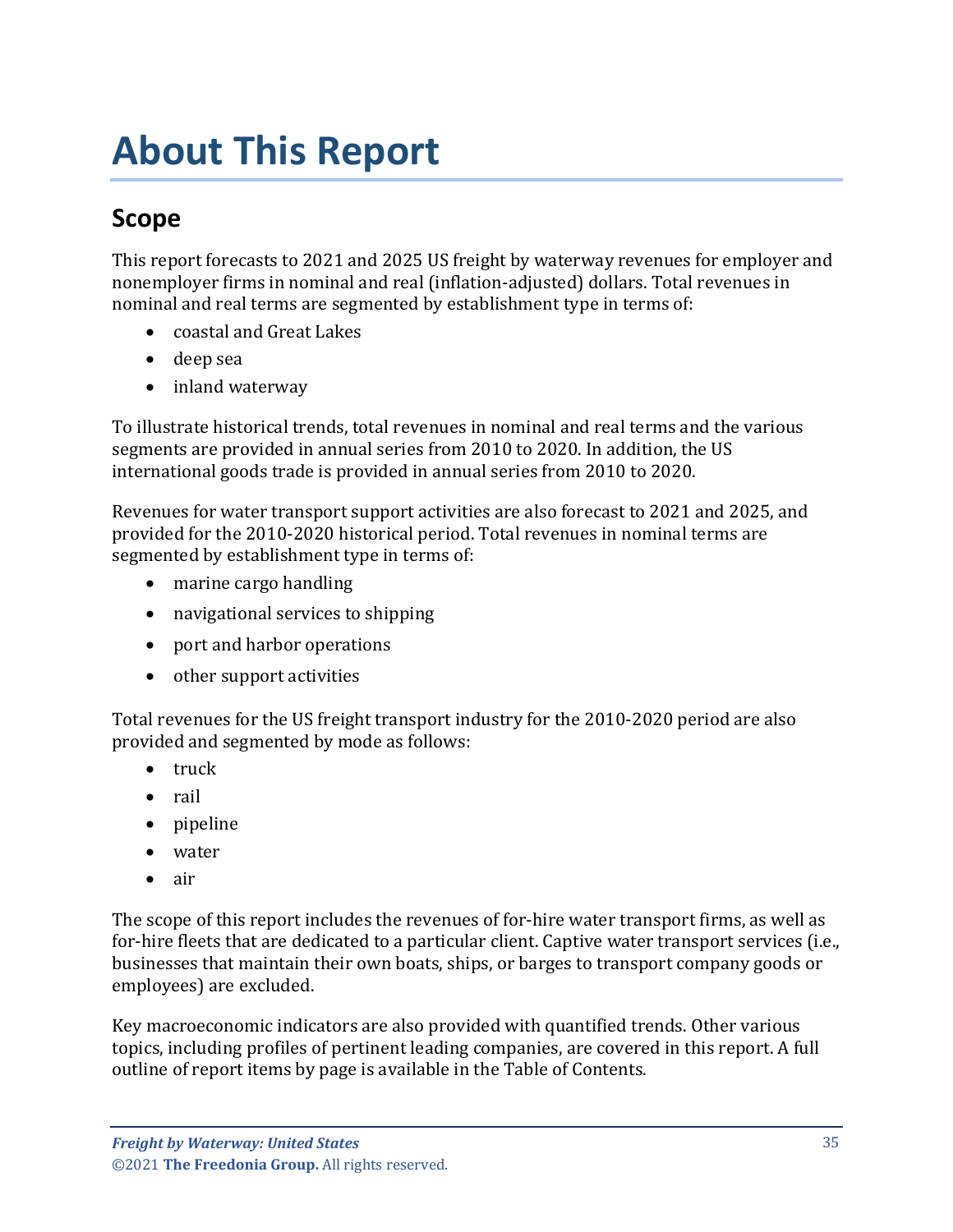### <span id="page-4-0"></span>**Sources**

*Freight by Waterway: United States* (FF85027) represents the synthesis and analysis of data from various secondary, macroeconomic, and demographic sources, such as:

- firms participating in the industry, and their suppliers and customers
- government/public agencies
- intergovernmental organizations
- trade associations and their publications
- the business and trade press
- indicator forecasts by The Freedonia Group
- the findings of other reports and studies by The Freedonia Group

Specific sources and additional resources are listed in the Resources section of this publication for reference and to facilitate further research.

### <span id="page-4-1"></span>**Industry Codes**

<span id="page-4-3"></span>

| Table 16   NAICS & SIC Codes Related to Freight by Waterway                     |                                              |                                           |                                                             |  |
|---------------------------------------------------------------------------------|----------------------------------------------|-------------------------------------------|-------------------------------------------------------------|--|
| <b>NAICS/SCIAN 2017</b><br><b>North American Industry Classification System</b> |                                              | <b>SIC</b>                                |                                                             |  |
|                                                                                 |                                              | <b>Standard Industrial Classification</b> |                                                             |  |
| 483111                                                                          | Deep Sea Freight Transport                   | 4412                                      | Deep Sea Foreign Transport of Freight                       |  |
| 483113                                                                          | Coastal and Great Lakes Freight Transport    | 4424                                      | Deep Sea Domestic Transport of Freight                      |  |
| 483211                                                                          | Inland Water Freight Transport               | 4432                                      | Freight Transport on the Great Lakes-St.<br>Lawrence Seaway |  |
| 488310                                                                          | Port and Harbor Operations                   | 4449                                      | Water Transport of Freight, NEC                             |  |
| 488320                                                                          | Marine Cargo Handling                        | 4491                                      | Marine Cargo Handling                                       |  |
| 488330                                                                          | Navigational Services to Shipping            | 4492                                      | <b>Towing and Tugboat Services</b>                          |  |
| 488390                                                                          | Other Support Activities for Water Transport | 4499                                      | Water Transport Services, NEC                               |  |

Source: US Census Bureau

# <span id="page-4-2"></span>**Freedonia Methodology**

The Freedonia Group, a subsidiary of MarketResearch.com, has been in business for more than 30 years and in that time has developed a comprehensive approach to data analysis that takes into account the variety of industries covered and the evolving needs of our customers.

Every industry presents different challenges in market sizing and forecasting, and this requires flexibility in methodology and approach. Freedonia methodology integrates a variety of quantitative and qualitative techniques to present the best overall picture of a market's current position as well as its future outlook: When published data are available,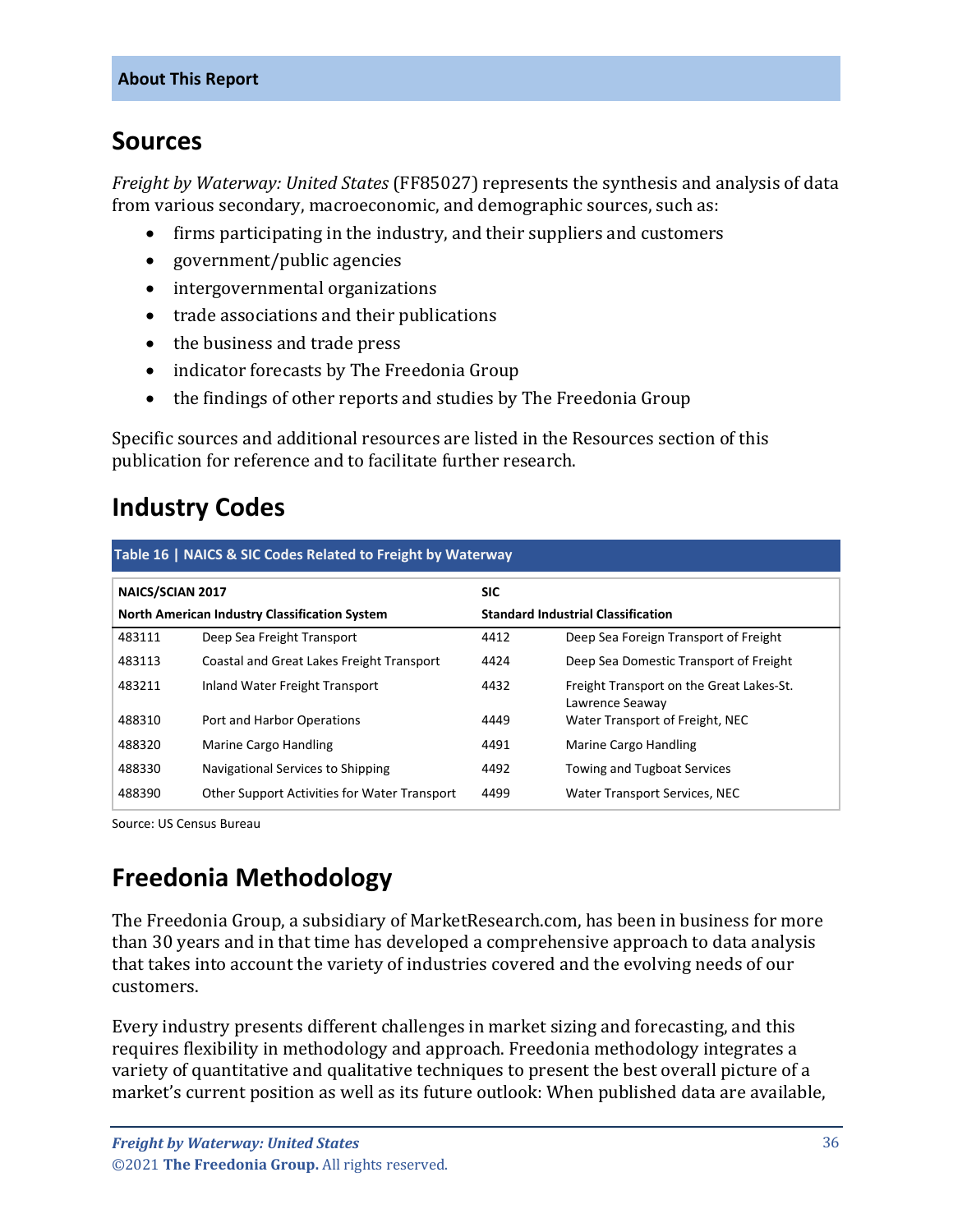#### **About This Report**

we make sure they are correct and representative of reality. We understand that published data often have flaws either in scope or quality, and adjustments are made accordingly. Where no data are available, we use various methodologies to develop market sizing (both top-down and bottom-up) and then triangulate those results to come up with the most accurate data series possible. Regardless of approach, we also talk to industry participants to verify both historical perspective and future growth opportunities.

Methods used in the preparation of Freedonia market research include, but are not limited to, the following activities: comprehensive data mining and evaluation, primary research, consensus forecasting and analysis, ratio analysis using key indicators, regression analysis, end use growth indices and intensity factors, purchase power parity adjustments for global data, consumer and end user surveys, market share and corporate sales analysis, product lifespan analysis, product or market life cycle analysis, graphical data modeling, long-term historical trend analysis, bottom-up and top-down demand modeling, and comparative market size ranking.

Freedonia quantifies trends in various measures of growth and volatility. Growth (or decline) expressed as an average annual growth rate (AAGR) is the least squares growth rate, which takes into account all available datapoints over a period. The volatility of datapoints around a least squares growth trend over time is expressed via the coefficient of determination, or  $r^2$ . The most stable data series relative to the trend carries an  $r^2$  value of 1.0; the most volatile – 0.0. Growth calculated as a compound annual growth rate (CAGR) employs, by definition, only the first and last datapoints over a period. The CAGR is used to describe forecast growth, defined as the expected trend beginning in the base year and ending in the forecast year. Readers are encouraged to consider historical volatility when assessing particular annual values along the forecast trend, including in the forecast year.

### **Copyright & Licensing**

The full report is protected by copyright laws of the United States of America and international treaties. The entire contents of the publication are copyrighted by The Freedonia Group.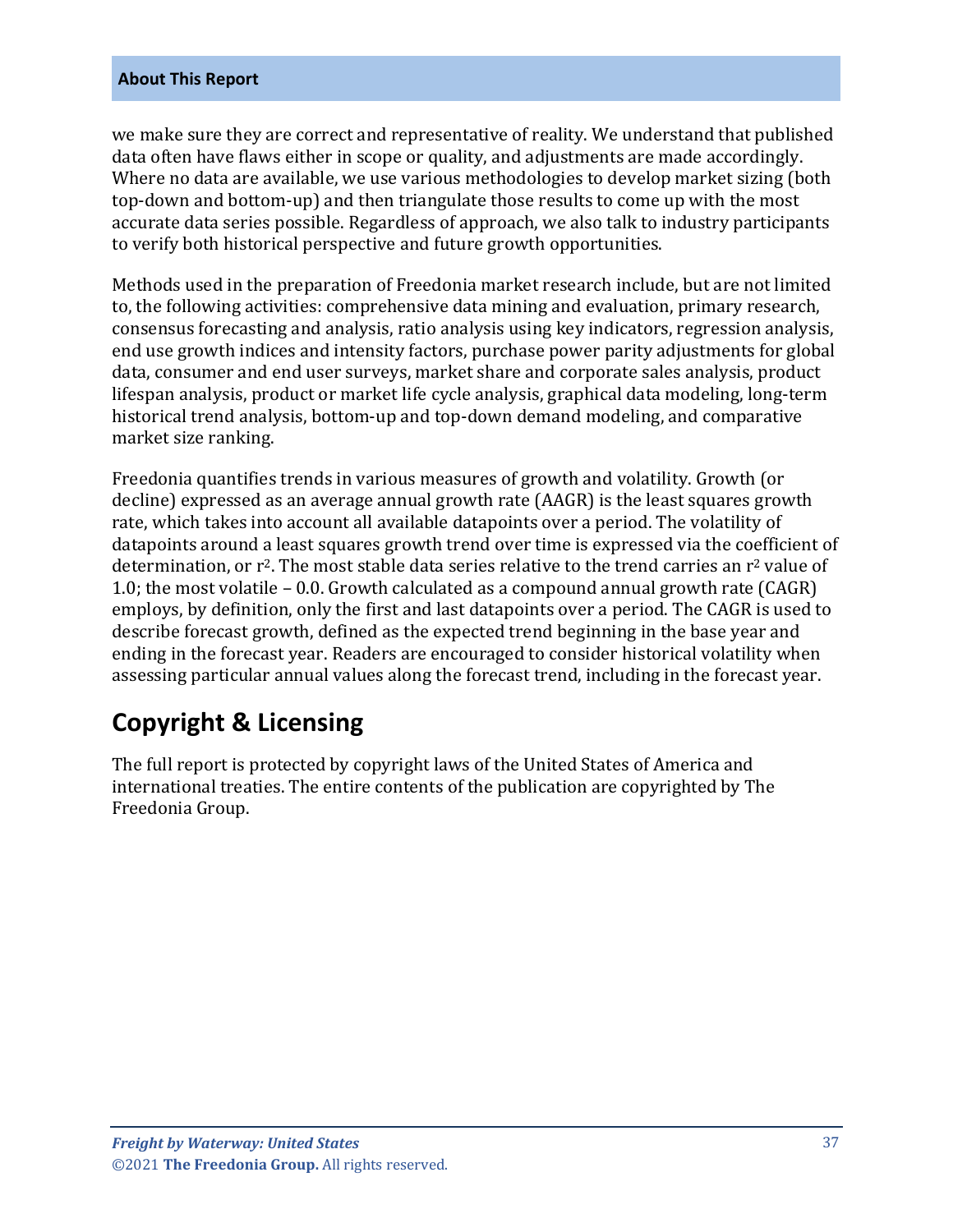#### <span id="page-6-0"></span>**Resources**

#### **The Freedonia Group**

**[Freedonia Industry Studies](http://www.freedoniagroup.com/Home.aspx?ReferrerId=FL-Focus)**  *[Global Bulk Packaging](http://www.freedoniagroup.com/DocumentDetails.aspx?ReferrerId=FL-FOCUS&studyid=3612) [Global Protective Packaging](http://www.freedoniagroup.com/DocumentDetails.aspx?ReferrerId=FL-FOCUS&studyid=3741) [Rigid Bulk Packaging](http://www.freedoniagroup.com/DocumentDetails.aspx?ReferrerId=FL-FOCUS&studyid=3704)* **Freedonia [Focus Reports](https://www.freedoniafocusreports.com/redirect.asp?progid=89534&url=/)**  *[Coal: United States](https://www.freedoniafocusreports.com/Coal-United-States-FF45012/?progid=89534) [Construction Chemicals: United States](https://www.freedoniafocusreports.com/Construction-Chemicals-United-States-FF35053/?progid=89534) [Crude Petroleum: United States](https://www.freedoniafocusreports.com/Crude-Petroleum-United-States-FF45019/?progid=89534) [Freight by Rail: United States](https://www.freedoniafocusreports.com/Freight-by-Rail-United-States-FF85019/?progid=89534) [Freight by Truck: United States](https://www.freedoniafocusreports.com/Freight-by-Truck-United-States-FF85026/?progid=89534) [Freight Services: United States](https://www.freedoniafocusreports.com/Freight-Services-United-States-FF95064/?progid=89534) [Manufacturing: United States](https://www.freedoniafocusreports.com/Manufacturing-United-States-FF70032/?progid=89534) [Precast Transport Infrastructure Products: United States](https://www.freedoniafocusreports.com/Precast-Transport-Infrastructure-Products-United-States-FF60083/?progid=89534) [Refined Petroleum Products: United States](https://www.freedoniafocusreports.com/Refined-Petroleum-Products-United-States-FF45023/?progid=89534) [Transport Equipment: United States](https://www.freedoniafocusreports.com/Transport-Equipment-United-States-FF85030/?progid=89534) [Transport Refrigeration Systems: United States](https://www.freedoniafocusreports.com/Transport-Refrigeration-Systems-United-States-FF85034/?progid=89534) [Warehousing & Storage Services: United States](https://www.freedoniafocusreports.com/Warehousing-Storage-Services-United-States-FF95041/?progid=89534)* **[Freedonia Custom Research](http://www.freedoniagroup.com/CustomResearch.aspx?ReferrerId=FL-Focus)**

#### **Trade Publications**

*AAPA Seaports American Shipper Bulk Transporter Container Management The Journal of Commerce Lloyd's List Marine Link Maritime Magazine Transport Topics The Waterways Journal WorkBoat*

#### **Agencies & Associations**

American Association of Port Authorities American Bureau of Shipping American Great Lakes Ports Association